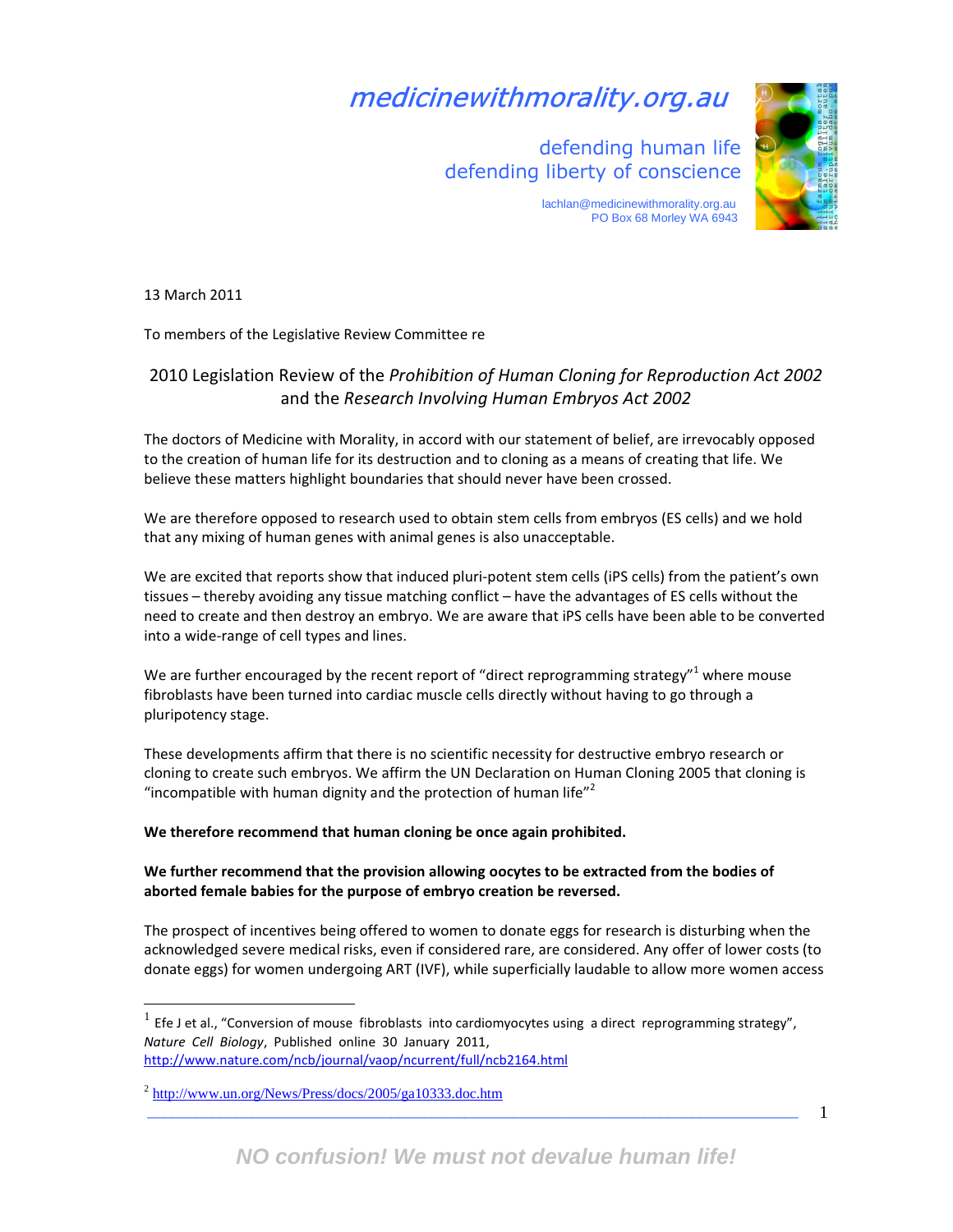to ART, should be considered manipulative of a woman's hope to have and love a child. The price of such an offer – that some of her embryos will be created explicitly for destruction – should never be asked.

We recommend that oocyte donation solely for purposes of research be prohibited and that no consideration be given to cost-reduction for women undergoing egg retrieval for purposes of ART, nor any other incentive be offered to use eggs for research.

Under the present law in Australia the creation of animal-human hybrids is prohibited despite this being one of the Lockhart review recommendations. However we are aware that such hybrids are now permitted in UK and we strongly recommend retention of the present prohibition.

Dr Lachlan Dunjey MBBS FRACGP DObstRCOG General Practice (contact person) 33 Bunya St Dianella WA 6059 mob 0407 937 513

### **Panel of Reference:**

Dr Peter Coleman MBBS Pallliative Care; General Practice 51 Marshall St New Lambton NSW 2305

Dr Anthony Herbert MBBS BMedSci FRACP Paediatric Oncology and Palliative Care 54 Prospect St, Wynnum North Qld 4178

Dr Robert Pollnitz MBBS FRACP Paediatrics 1 Kermode Street North Adelaide SA 5006

Dr Cornelis Buma MBBS DRCOG BTheol General Practice 1A Wrotham Place Marangaroo WA 6064

Professor Kuruvilla George MBBS MPhil DPM FRCPsych FRANZCP Aged Mental Health Locked Bag No.1 PO Forest Hill Victoria 3131

Dr Louise Butler MBBS FRACGP DRANZCOG Grad Dip Rural General Practice Central Clinic, 76 Todd St, Alice Springs, PO Box 719 Alice Springs 0871

#### **Signatories:**

Dr John Francis MB BS FRACGP Sb St J Total General Practice 3 La Perouse Rd Frenchman Bay WA 6330

Dr Felicity Wild MB BS General Practice 26 McGilvray Ave Morley WA 6062

Dr. John MacLean MBBS General Practice 2 Judith Court Aspendale Gardens Vic 3195

Dr Gregory Bennett MB BS(Syd) FRACP MMed Clin Epi Consultant Geriatrics and General Hospital Medicine 185 Fox Valley Rd Wahroonga NSW 2076

Dr Ian Denness MBBS DCH FRACGP General Practice; Mission Medicine c/- 40 Harrison St Box Hill North Vic 3129

Dr Robyn James MBBS FRACGP DRANZCOG Women's Health 97 Allen St, Hamilton Qld 4007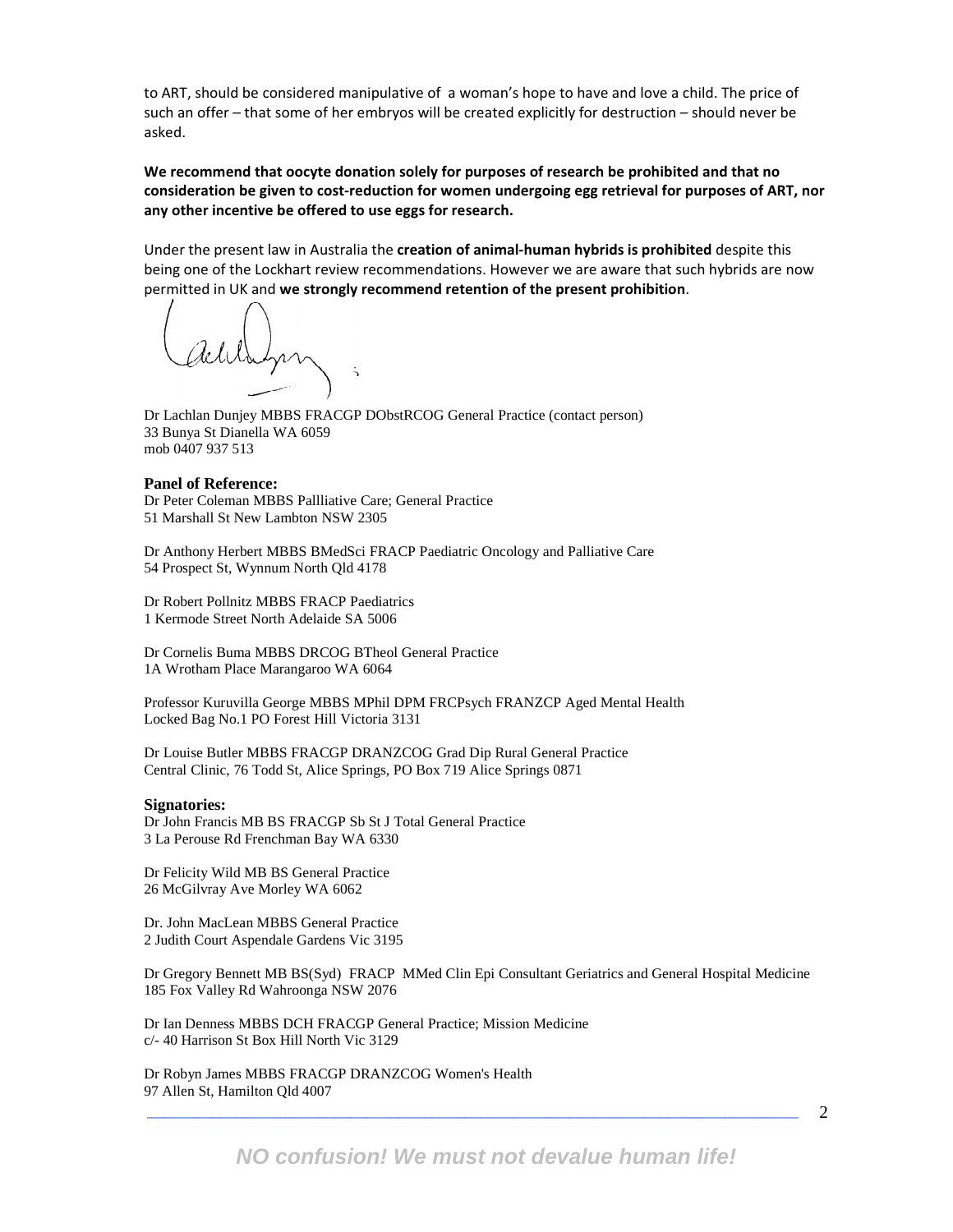Dr Thalia Shuttleworth MB BS FRCSEd FRCOphth Ophthalmology (retired) 20 Rangers Ave Mosman NSW 2088

Dr Roslyn Davis MBBS (Hons) DCH Developmental Disability 17 Park Close, Run O Waters NSW 2580

Dr Roger Fabian MD(Phil) AMC FRACGP General Practice 2 Nardoo street Ingleburn NSW 2565

Dr Andrew Hunt Hospital Resident 5 Alsop Place Kardinya WA 6163

Dr Andrew Kam MBBS FRACR Radiology 201 Hale Road Wembley Downs WA 6019

Dr Peter Stone MBBS Lecturing 2 Hall Crt Wodonga Vic 3690

Dr Alan Oloffs FRACP MD BSc Palliative Medicine 7 Yoogali Terrace Blaxland NSW 2774

Dr Engkee Ng MBBS GP Pain Management Nutritional Medicine 64 Headland Rd. Castle Cove NSW 2969

Dr Norman Gage MBBS MRCS LRCP DipObstGynMRCOG FRANZCOG GradDipMed(Pall Care) Palliative Medicine PO Box 378 Dunsborough WA 6281

Emeritus Professor Anthony J Radford FRACP FRACGP FAFPHM International Health & Medical Education 7 Balham Ave Kingswood SA 5062

Dr John Mackay Stanhope MBBS FAFPHM FRACMA addictions (retired) 13/24 Edensor Street Epping NSW 2121

Dr Barbara Elgar MBBS DipObs FRACGP FRSTMH Emergency 24 George Ave Hackham SA 5163

Rev Dr Malcolm Dunjey MBBS DPH DIH FRACMA FAFPHM BD Public Health Medicine, Psychiatry (retired) 7 Vinten Rise Leeming WA 6149

Dr Darryn Rennie MBBS FRACGP General Practice 10 Chisholm Rd Dalyellup WA 6230

Dr Luke Torre MBBS (hons) Anaesthetist 47 Lake Monger Drive Wembley WA 6014

Dr Antoinette Zwaans MBBS Obstetrics and Gynaecology 142 Carr Street West Perth WA 6005

Dr Lloyd D'Orsogna MBBS Immunology Wellington Street Perth WA 6000

Dr Arthur Hartwig MBBS Retired Family Physician 37 Birdwood Tce Auchenflower Qld 4066

Dr Graeme Cumming BMed FRACGP General Practice Mooloolaba Medical Centre, cnr Brisbane Rd & Tarcoola Ave, Mooloolaba QLD 4557

Dr Peter Staer MBBS FRCS FRACS DipObstRCOG surgery, gynaecology (ret), part-time Administrative Appeals Tribunal 143 Riverton Dr, Rossmoyne WA 6148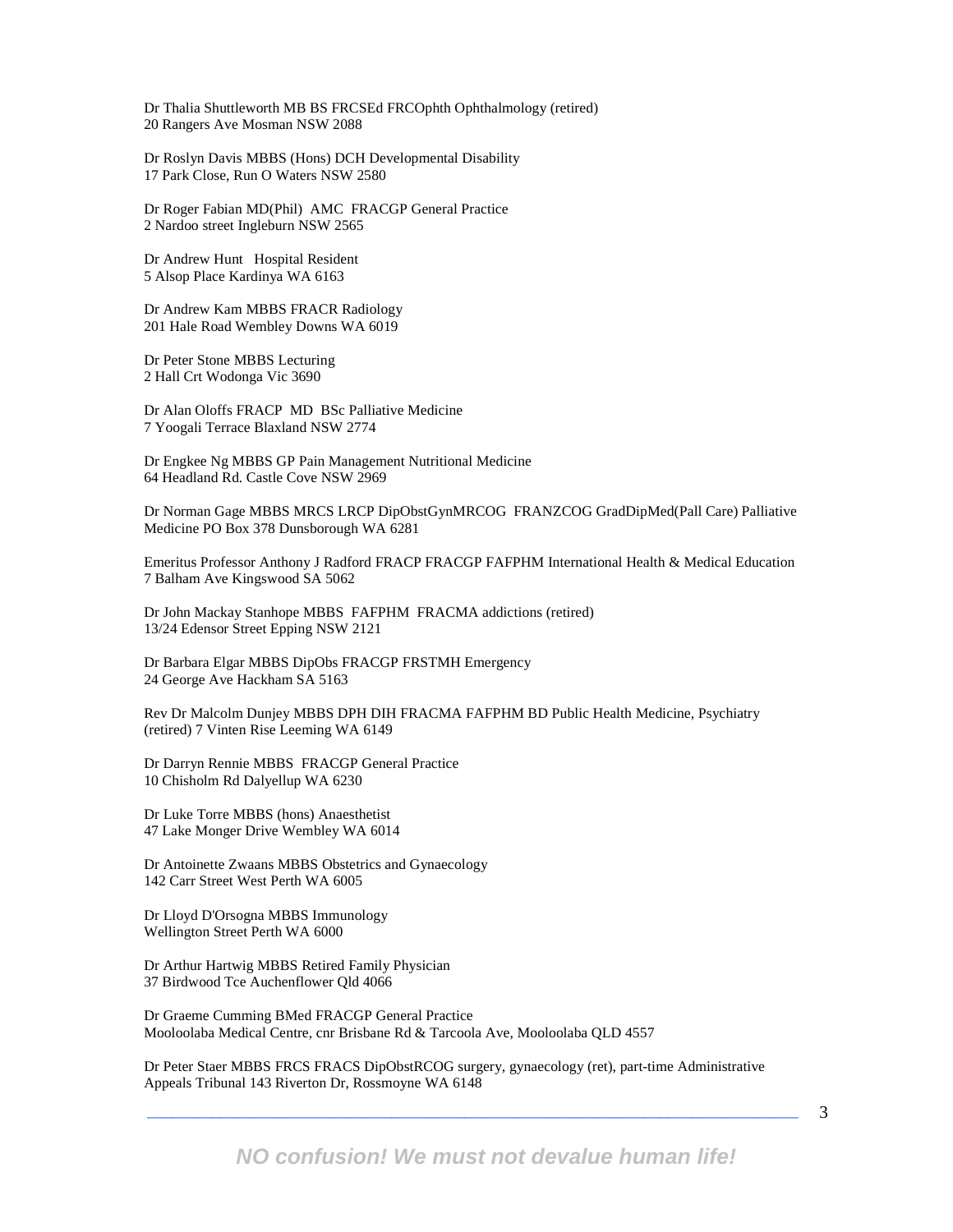Dr Ruth Highman MBBS BA(Psych) DCH Rural General Practice 9/309 Harborne St, Glendalough WA 6016

Dr Stephen Dunjey MBBS FACEM Emergency Medicine 134 Hensman Street South Perth WA 6151

Dr Antonia Turnbull MBBS General Practice 23 Osborne St Hackney SA 5069

Dr Barry Parsons MBBS General Practice 8 Ballinger Crescent Buderim Qld 4556

Mr Craig Hendry MBBS FRACS General Surgery PO Box 2029 Bunbury WA 6231

Dr Ray Binns MBBS Psychiatry 20 Maree Place Gnangara WA 6065

Dr Aet Joasoo MD FRACP Endocrinology 39 Day Rd Cheltenham NSW 2119

Dr Jeremy Beckett MBBS General Practice 66a Bishopsgate St Carlisle WA 6101

Dr Colin Martin MBBS FRACGP Rural General Practice 47 King St Gloucester NSW 2422

Dr Susan Armstrong MBBS FRACGP General Practice 1 Gertrude Pl Gosford NSW 2250

Dr Thomas Flood MBBS Emergency Medicine 6 Warren Street Burnside SA 5066

Dr Robert Whittaker MBChB FRACGP FACRRM DA DipObst rural procedural general practitioner 144 Flint St Forbes NSW 2871

Dr Siew Lo MBBS FRACGP THA General Practice Florey Medical Centre Kesteven St Florey ACT 2615

Dr Yvonne Amos MBBS General Practice 39 Tiarri Ave Terrey Hills NSW 2084

Dr Catherine Girdler BMed General Practice 330 Newcastle Rd Lambton NSW 2299

Dr Paula Kitto FRACGP DRANZCOG(Advanced) BMBS BSc Remote Medical Practitioner Yuendumu NT 0870

Dr Vicki Ong MBBS FRACGP General Practice PO Box 536 Woden ACT 2606

Dr Tim Roberts MBBS FRANZCO FRACS Ophthalmology 270 Victoria Ave Chatswood NSW 2067

Dr Stephen Seltenrych MBBS FRACGP Medicine 30 The Boulevarde Lewisham NSW 2049

Dr Louise Elliott MBBS FRACGP DipRANZCOG GradDipRuralGP Rural General Practice PO Box 721 Alice Springs NT 0871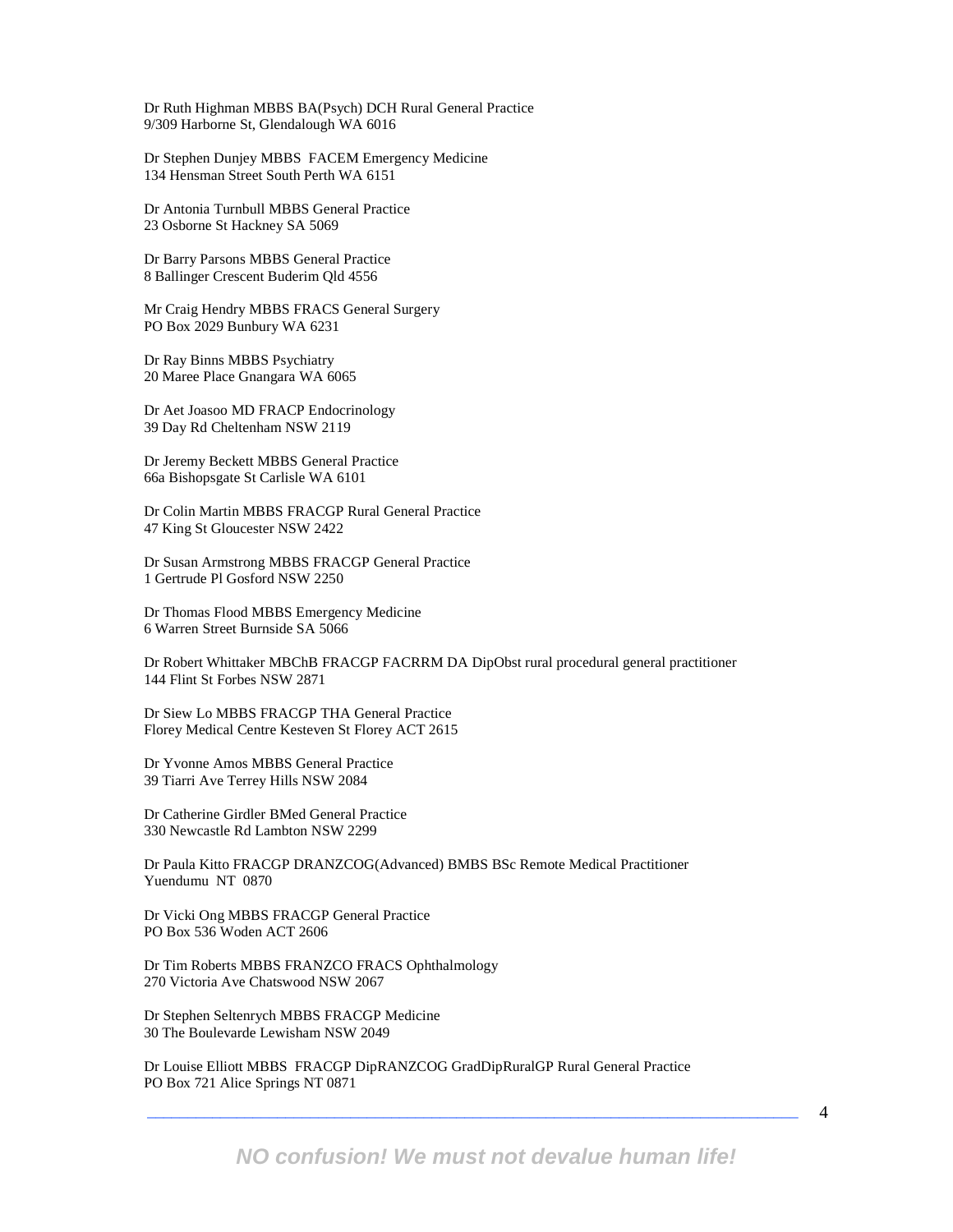Dr Norman Hohl MBBS DTM&H FAFPHM General Practice 95 Nerang Street Southport Qld 4215

Dr Richard Chittleborough MBBS FRACGP Residential Aged Care 21 Field Street Reynella SA 5161

Dr Peter Keith MBBS DTM&H GP 547 Kooringal Rd WAGGA WAGGA NSW 2650

Dr Susan Shaw MBBS DRACOG General Practice "The Surgery" Hardie Rd Albany WA 6330

Dr Carolyn Russell MBBS FRACGP Mast Counselling DipRACOG GP Counselling Foundations Counselling Centre Shop 7 Clock Corner, Beams Rd Carseldine Qld 4034

Dr Dennis Humphrey MBBS FRCS FRANZCOG Head Discipline O & G 4 Lasswade Avenue Dynnyrne Tas 7005

Dr John North MBBS FRACS 23 Osterley Road Yeronga Brisbane Qld 4104

Dr Margaret Payne MBBS FRANZCOG FRCOG BCouns Obstetrics & Gynaecology (retired) 124 Helmsman Bvd St Huberts Island NSW 2257

Dr David van der Moezel MBBS DRANZCOG DCH General Practice 3/4 Wisteria Pde Edgewater WA 6027

Dr Petrina Hamilton MBBS Hospital Resident 51 Imbros Street Nundah Qld 4012

Dr John Fluit MBBS DRANZCOG GP 92 Elder Lambton NSW 2299

Dr Wendy Bourke MBBS FRANZP Psychiatry 12 Atkinson Road Nambour Qld 4560

Dr Luke McLindon MBBS FRACGP O&G Registrar 24 Blackwood St Mitchelton Qld 4053

Mr Mark Hurworth MBChB FRACS Orthopaedic Surgeon 95 Broadway, Nedlands WA 6009

Dr Harry Dumbell MBChB MRCP FRACP Paediatrics 11 Congdon Way Booragoon WA 6154

Dr Colin Broun MBBS FRACGP General Practice 5 Gum Glade Mundaring WA 6073

Dr Amanda Lamont MBBS GP Fertility Care 15/162 Wanneroo Rd Yokine WA 6060

Dr Neill Kling MBChB FRACS Surgeon Suite 19 SJOG Medical Centre College Grove Bunbury WA 6230

Dr Margaret Cover MBBS BSc FRANZCP Psychiatry (Retired) 25 Exeter Road Wahroonga NSW 2076

Dr Tze Khor MBBS(Hons) Anatomical Pathology 350 Coode Street Dianella WA 6059

**NO confusion! We must not devalue human life!**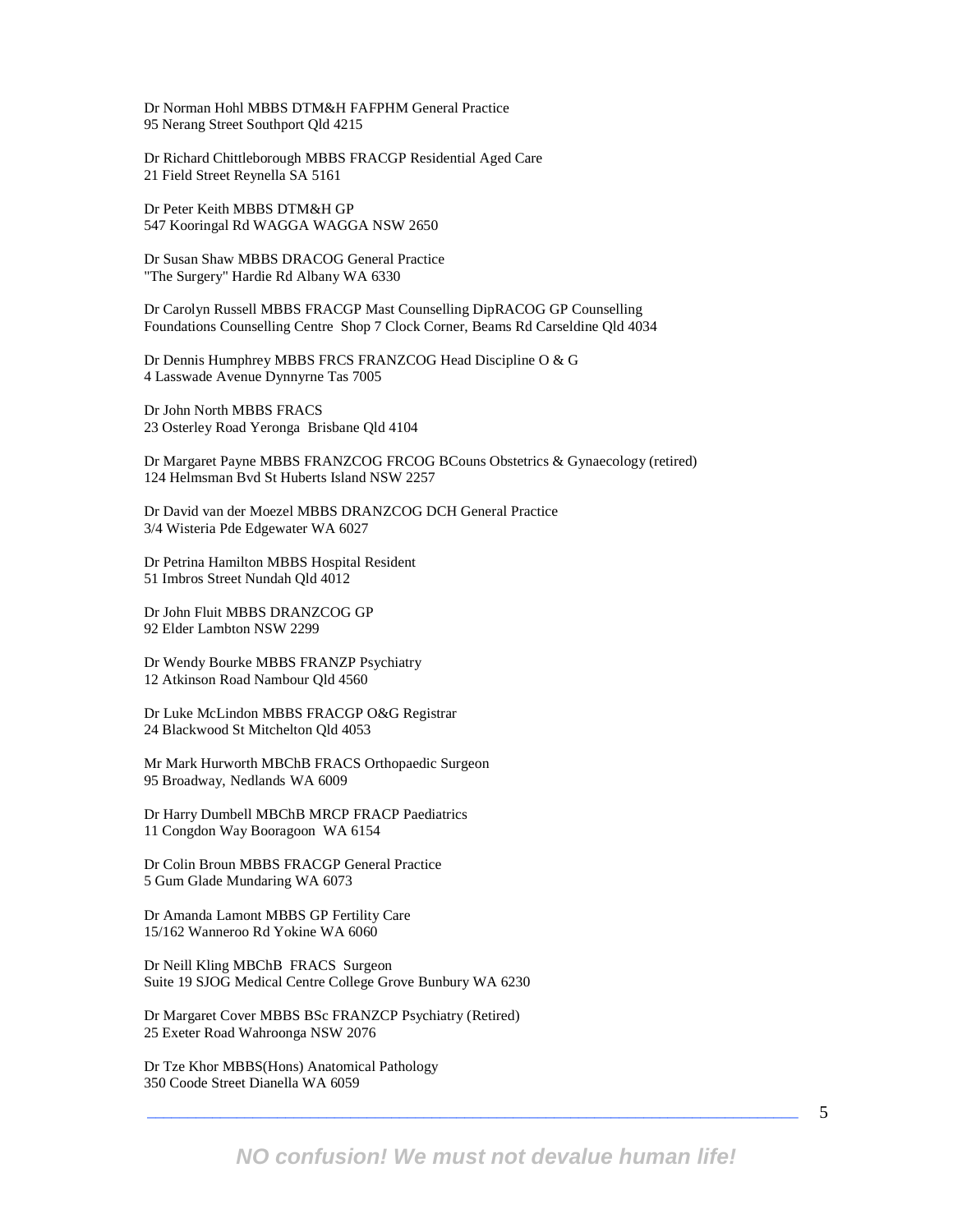Dr Joseph Thomas MBBS Fellow Maternal Fetal Medicine and Obstetrics Mater Health Services Aubigny Place, Raymond Terrace, South Brisbane, Qld 4101

Dr Trudie Rombola MBBS General Practice 2 Kable St Windsor NSW 2576

Professor Paul Skerritt MBBS DPM MRCPsych FRCP FRANZCP Psychiatry Suite, 201 Specialist Medical Centre, Joondalup Health Campus Joondalup WA 6027

Dr Michael Nicholson MBBS FRACGP FAMA Rural Practice 9 Oporto Road Mudgee NSW 2850

Dr Margaret Doherty MBBS FRANZCP Child and Adolescent Psychiatry 27 Davallia Rd Duncraig WA 6023

Dr Michael F Shanahan FRACS General Surgeon (Rtd) 17 Gentilli Way Salter Point WA 6152

Dr Julene Haack MBBS (Hons1) DipObstRACOG FRACGP General Practice 63 Reynolds Rd Chatsworth QLD 4570

Dr Graham Toohill MBBS FRACGP DObstRCOG DRANZCO&G DTM&H General Practice 1A Louise Simon Court Leongatha Vic 3953

Dr Brian Pollard MBBS FANZCA Grad Cert Bioethics; Anaesthetics; Palliative Care (Rtd) 6/72 Greenwich Rd Greenwich NSW 2065

Dr Clyde Jumeaux MBBS DRANZCOG General Practice 7 Mayne Way Australind WA 6233

Dr Romney Newman MBBS FRACP Internal Medicine South St Forster NSW 2428

Dr Patrina Caldwell BMed FRACP PhD Paediatrics The Children's Hospital at Westmead, Hawkesbury Rd Westmead NSW 2145

Dr Robert Claxton MBBS FRACS FRCS FRCSEd General Surgery 227 Victoria St Ashfield NSW 2131

Dr Elizabeth Millard MBBS DCH DRACOG General Practice 38 Mitchelmore St Wagga Wagga NSW 2650

Dr Maree Farley MBBS DCH DRCOG General Practice (Retired) 1707/2B Help Street Chatswood NSW 2067

Dr Alasdair Livingston MA BSc BMBCh FRCS General Practice (rtd) 10 Hoggs Road, Mitcham SA 5062

Dr Deirdre Little MBBS DipOBs GP/Obstetrician 58 Wheatly St,Bellingen NSW 2454

Dr Jilleen Howard MBBS FRACGP General Practice PO Box 874 Mt Ommaney Brisbane Qld 4074

Dr Andrew Hughes MBBS 1995 General Practitioner 56 Locke St Warwick Qld 4370

Dr Daniel Gibson FRANZCP Psychiatry PO Box 852 Bondi Junction NSW 2022

6

**NO confusion! We must not devalue human life!**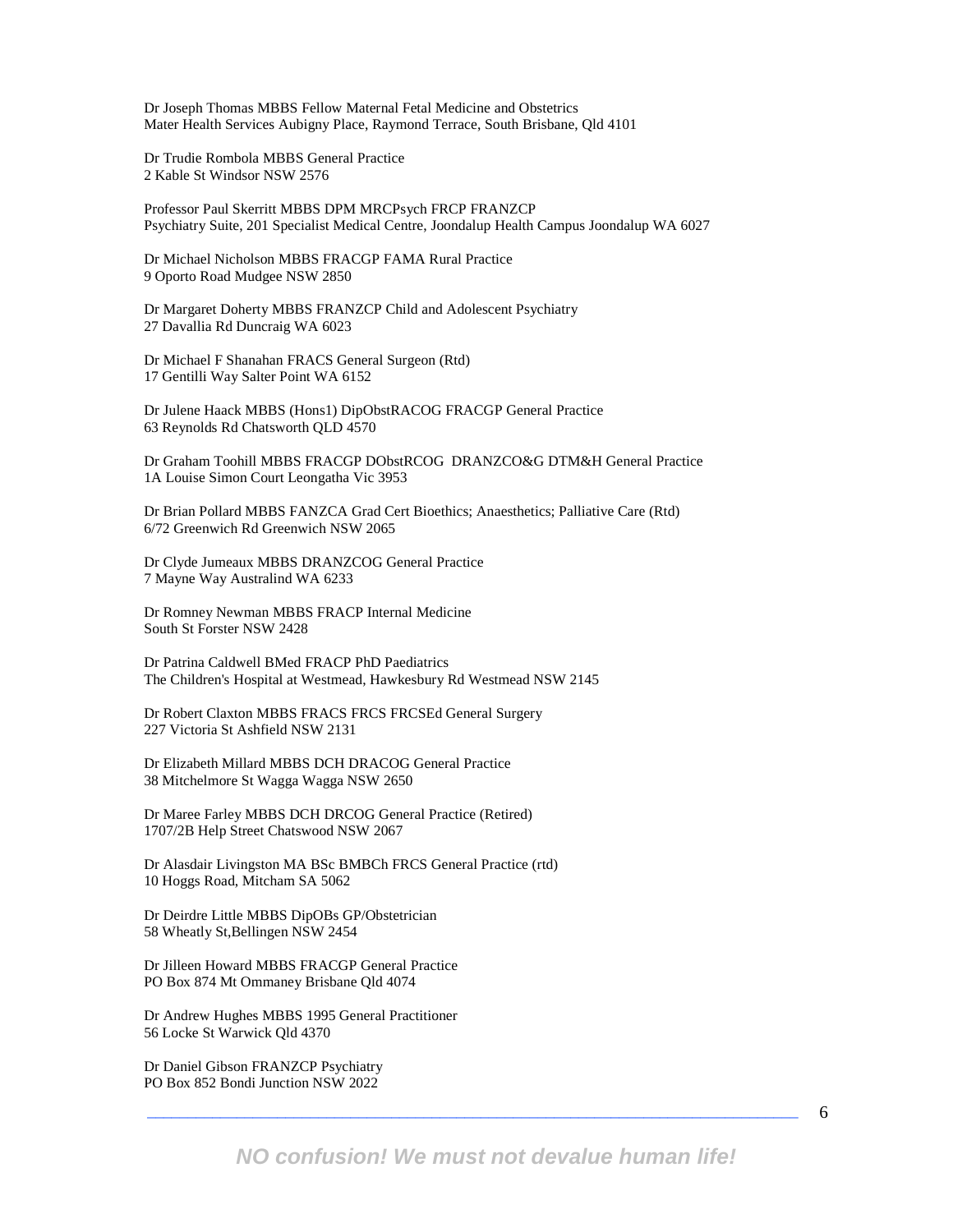Dr Lindsay Grigg MBBS(Melb) FRCS(Eng) FRACS Retired Cardiothoracic & Vascular Surgeon 1 Decker Place Fadden ACT 2904

Mr Gabriel James BSc MSc MBBS student 12 Trebor Rd, Pennant Hills NSW 2120

Dr Mathew Piercy MBBS FANZCA FJFICM Intensive Care 18 Pyke St, Tatura Vic 3616

Dr Hea-Won Park MBBS GP registrar 10/41-43 Bridge St Epping NSW 2121

Dr Joanne Tan MBBS RMO 3/14 Warren St St Lucia Qld 4067

Dr Alex Sharah MBBS DPM Psychiatry 333 Merrylands Rd Merrylands NSW 2160

Dr Joseph Santamaria MBBS Physician (retired) 3 Cowley St McCrae Vic 3938

Dr Carolyn Haeusler MBBS Resident Medical Officer 4a Pitt Street St James WA 6102

Dr Barry Earp MBBS FRACGP GP 36 Yeramba Crescent Terrigal NSW 2260

Dr Lesley Earp MBBS (Hons) GP 36 Yeramba Crescent Terrigal NSW 2260

Dr Elizabeth Ravenscroft MBBS FRACP FRCP Paediatrics (Retired) 9 Whiley Close, Merewether NSW 2291

Professor Peter Ravenscroft MBBS MD FRACP FFPMANZCA Palliative Care 9 Whiley Close, Merewether NSW 2291

Dr Paul Chia MBBS(Hons) RMO 62 The Avenue Nedlands WA 6009

Dr Dianne Rollo MBBS MPM Psychiatry 15 Bareena Ave, Wahroonga NSW 2076

Dr Ruth Nicholls MBBS Palliative Medicine 33 Maisie Crescent, Wembley Downs WA 6019

Dr Rhys Morgan MBBS(Hons) FANZCA BMin Anaethesia 43 Davies Rd, Ashgrove Qld 4060

Dr Murray James-Wallace MBBS DRANZCOG DCH FRACGP DRM FACRRM rural GP 111 Augustus St, Geraldton WA 6530

Dr Rory Donnellan FRCPA Pathology 101-119 Loganview Rd, Logan Reserve Qld 4133

Dr Preshy Varghese MBBS DipNB AMC Cert FRCSEd FRACGP GP 13 CocasDrive, Bundaberg Qld 4670

Dr Judith McEniery MBBS FAChPM RACP DCH Grad Dip Palliative Care, Palliative Medicine 4 Wilton Court Flinders View Qld 4305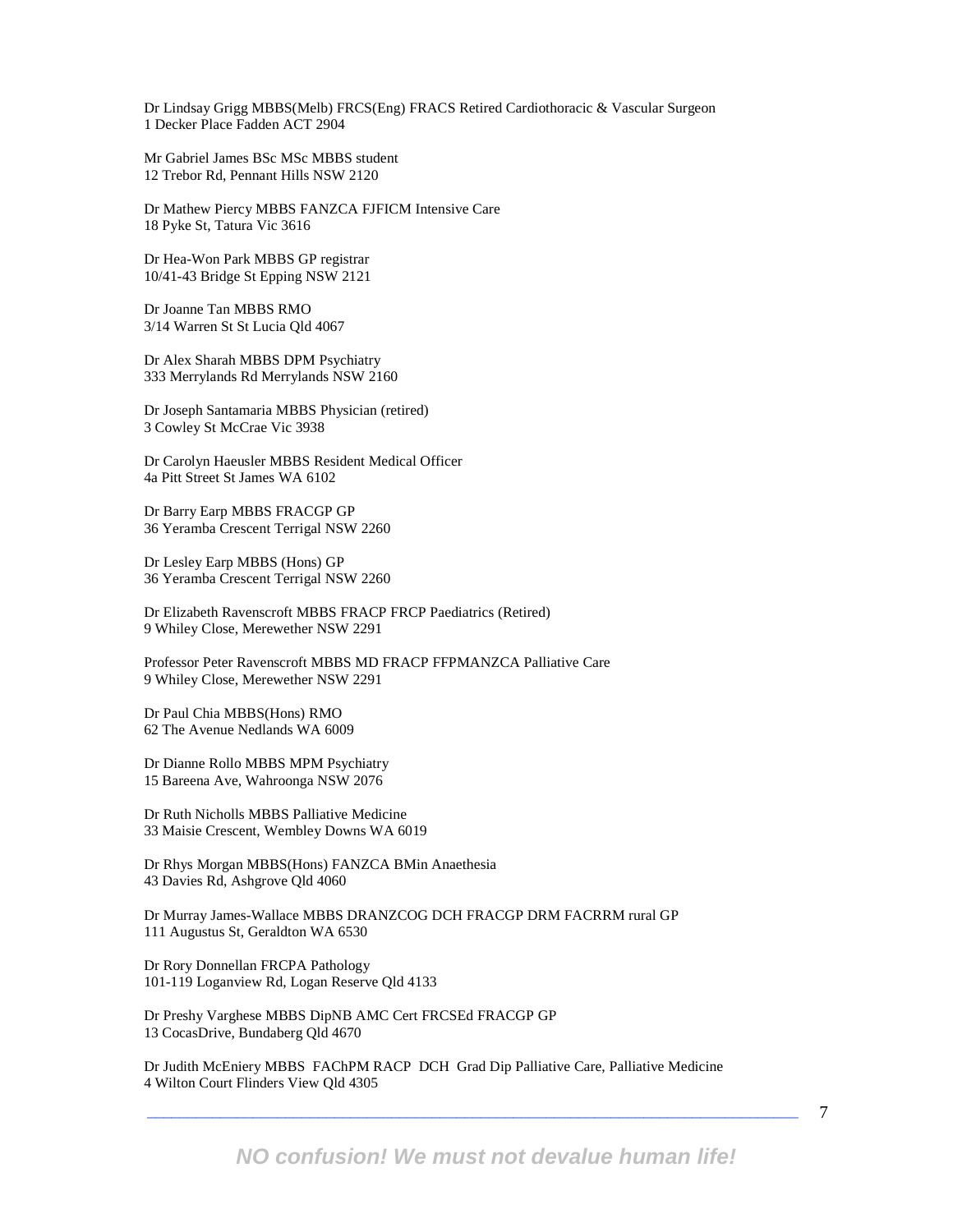Dr Arnold Jago 245 Thirteenth St, Mildura Vic 3500

Dr Madeline Kho MBBS GP 142A Tyler St, Tuart Hill WA 6060

Dr Randy Juanta BMBS Emergency Medicine in private practice 300 Wakefield St, Adelaide SA 5000

Dr Theo Shemansky MBBS FRACGP BAppSci (Pod) General Practice 9 Greenside Court, Peregian Springs Qld 4573

Dr Giuseppe Terminello MBBS FACNEM DipHyp Nutritional Medicine; Hypnosis, Sports Medicine 19 Edgcumbe Tce, Rosslyn Pk SA 5072

Dr Geoffrey Hunt MBBS Hospital RMO 5 Alsop Place, Kardinya WA 6163

Dr Noel Eatough MBBS Emergency Medicine 52 Alvaston Drive, Carine WA 6020

Dr Andriya Martinovic MBBS General Practice 96 Blackwood Rd Salisbury, Qld 4107

Mr Gerard Purcell BSc MBBS student 121 Fairfield Rd, Fairfield Qld 4103

Dr Alison Bignell MBBS General Practice 5 Sharpie St, Manly West Qld 4179

Dr Mark Petersen MBChB DA Emergency Medicine 48 Parnki Pde, Palm Beach Qld 4221

Yu-Ting Huang, Medical Student 26/22 Lampard Circuit, Bruce ACT 2617

Dr Ruth Powys MBBS MPC FAChPM Palliative Medicine Rode Rd, Chermside Qld 4032

Dr Mary Lewis MBBS FRACGP MICD BMin Missions Education 190 The Avenue, Parkville Vic 3052

Dr Joan Anderson MBBS General Practice 141 Pitt Road, Burpengary Qld 4505

Dr Chong Wei Ong MBBS Infectious Diseases 5/39 Tank Street, Phillip ACT 2606

Mr Charles Austin-Woods BSc(Hons) Medical Student 25/153 Murranji St, HAWKER ACT 2614

Dr Ian Murdoch MBBS FRACGP General Practice 53 Johnson Pde, Blackwood SA 5051

Dr Annette Lim MBBS Palliative Care Stanbury Way, Booragoon WA 6154

Dr Rod Stephenson MBBS General Practice 48 Van Der Haar Ave, Berwick Vic 3806

8

**NO confusion! We must not devalue human life!**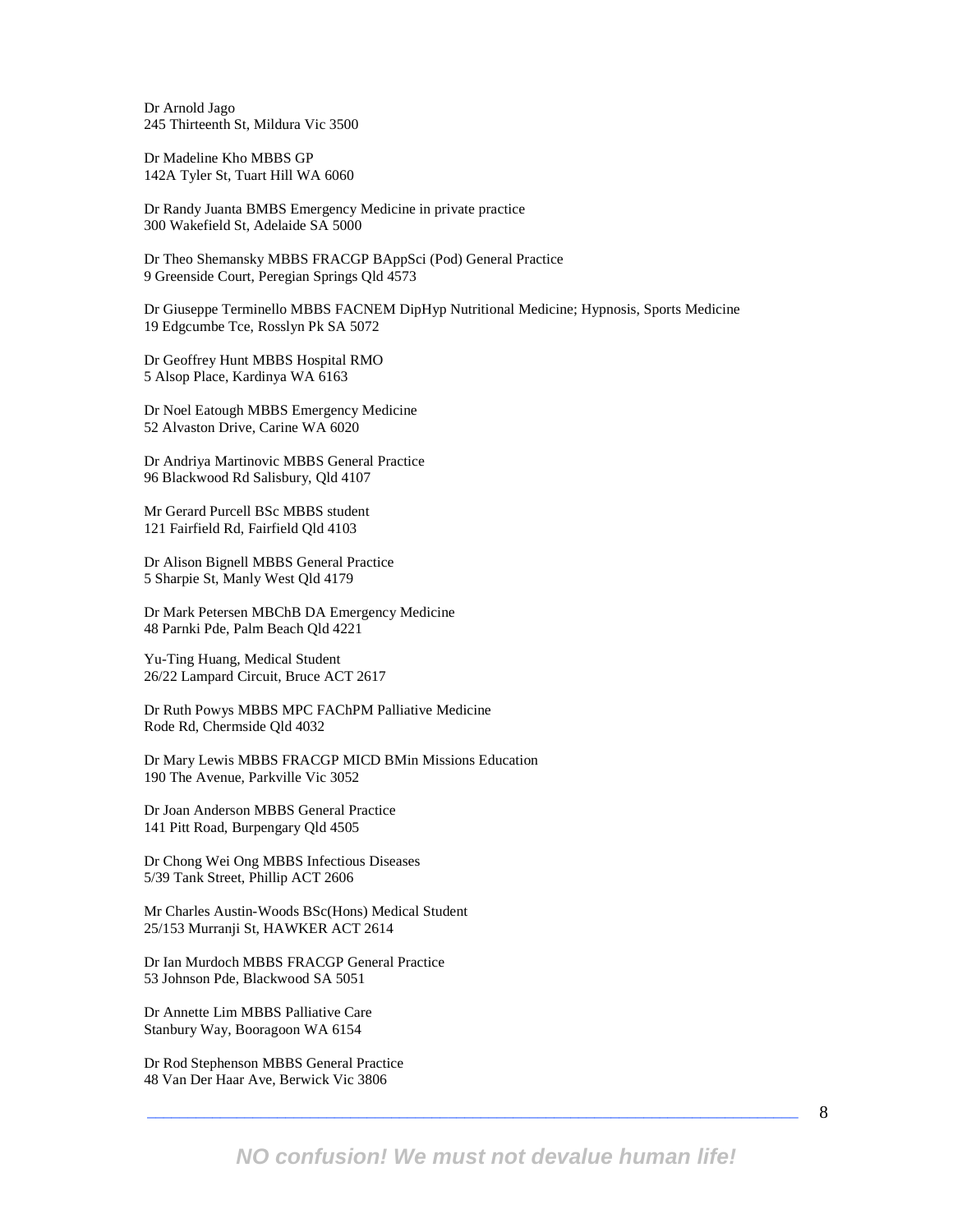Dr William WARR MBBS FRACGP FASMF General Practice 26 Inga Parade, Mount Martha,Vic 3934

Dr Jamie LEW MBChB Senior Resident Medical Officer 74 Hurley St, Mawson ACT 2607

Dr Frank Garlick MS FRCS FRACS FACEM Retired 415/736 Beams Rd, Carseldine, Brisbane Qld 4034

Dr Grant Purdie MBBS FRACP neurologist 2 Scott St, Seftonpark SA 5083

Dr Dianne Grocott MBBS FRANZCP Psychiatry 12 Birchgrove Drive,Wallsend NSW 2287

Laureate Professor Emeritus Graeme Clark AC FAA FRS(Hon) FRCS FRACS 13 Banoon Rd, Eltham**,** Vic, 3095

Dr Lucia Migliore MBBS Intern/RMO paediatrics 32 Graves St, Newton SA 5074

Mr Andrew Leech Medical Student 22 Gilsland Rd, Murrumbeena Vic 3163

Dr Lea Foo MBBS Psychiatry 29 Park Dve, Parkville Vic 3052

Dr Teem-Wing Yip BA BMBS Alice Springs Hospital, Alice Springs NT 0870

Mr Albert Matti Medical Student Biomedical Scientist 2 Historic Close, Sheidow Park SA 5158

Dr Robert Britten-Jones MBBS FRCS FRACS Gen Surgeon Retired 47a Church Tce, Walkerville SA 5081

Doctor Rimino Guerriero MBBS FRCS FRACS General Surgery 191 Melbourne St, North Adelaide SA 5006,

Dr Elvis Seman MBBS FRCOG FRANZCOG EUCOGE Gynaecology 88A Partridge Street, Glenelg South SA 5045

Amanda Fairweather Medical Student PO Box 162, The Junction NSW 2291

Dr Jenny Tang MBBS FRACGP GP/Dermatology 28 Seacrest Drive, Sorrento WA 6020

Dr Brett Hurley MBBS Emergency Medicine PO Box 249,Vaucluse NSW 2030

Dr Ana Hernandez MBBS GP 124 Kent Rd, Pascoe Vale Vic 3044

Dr Terrence Kent MBBS FRACGP GP Natural Fertility 62 Raceview Street ,Raceview Qld 4305

Dr Paul Neeskens MBBS GP 2 Bayswater Dr,Urraween Qld 4655

**NO confusion! We must not devalue human life!**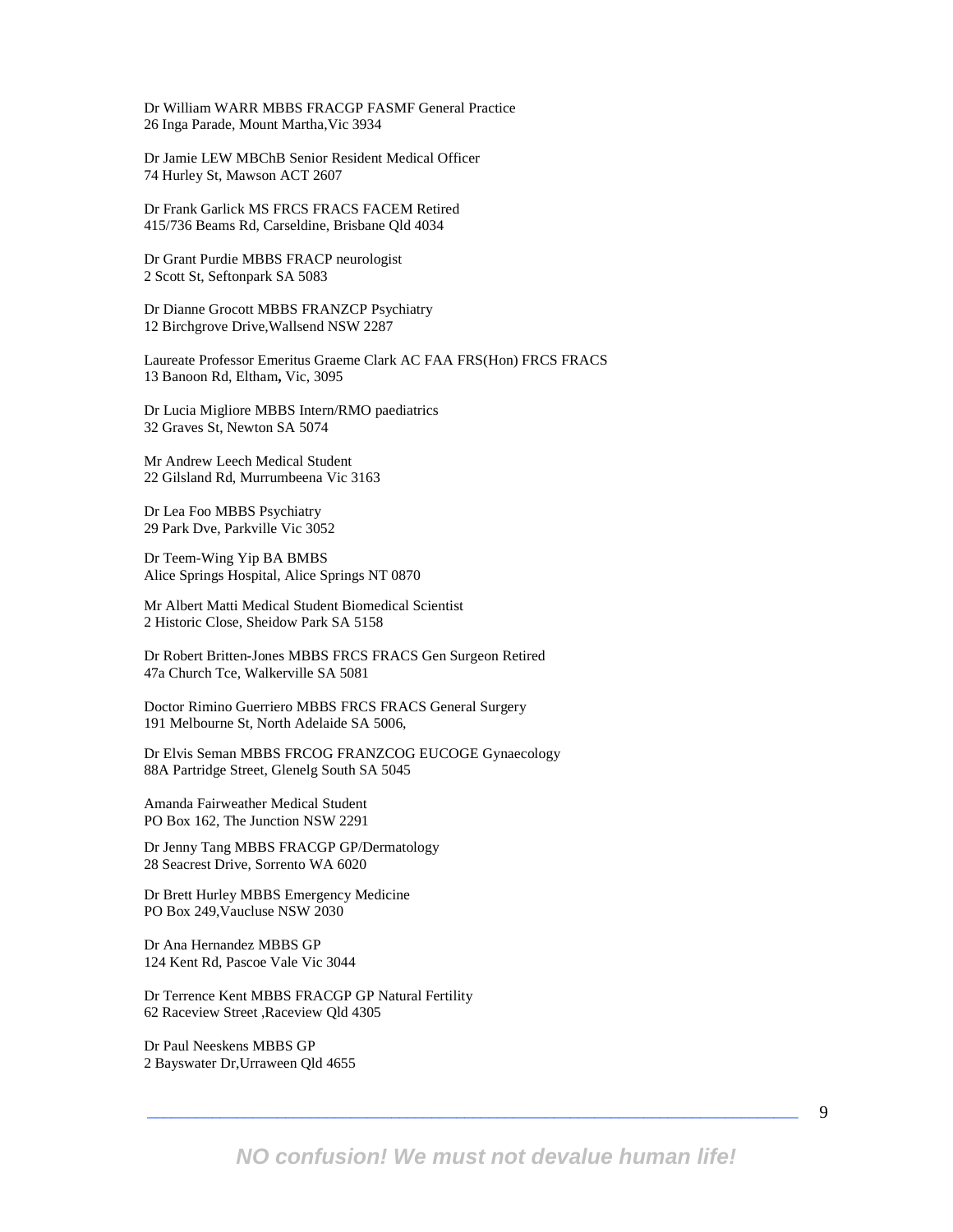Dr Paul Wrigley MBBS MM PhD FANZCA FFPMANZCA Pain Medicine, 49 Parklands Rd, Mt Colah NSW 2079

Dr Isabelle D'Souza MBBS FRACGP GP/Surgical assistance 1 Westminster Rd, Leeming WA 6149

Dr John Mathai MBBS FRANZCP FRCPsych Child Psychiatry 50 Flemington Street, Flemington Vic 3031

Dr Roderick Fleming MBChB(Glas) General Practice 13 Hillcrest Drive, Darlington WA 6070

Dr Julia Moreno MBChB Medical Missions 150 Claisebrook Road, Perth WA 6003

Dr Eleanor Sharland MBBS General Practice Registrar 7 Jagoe Loop,Willagee WA 6156

Dr Jereth Kok MBBS General Practice 8/14 Ashby Grove, Eaglemont Vic 3084

Dr Aniello Iannuzzi BA MBBS MMedSci FACRRM FRACGP Rural General Practice 59 Cassilis Street, Coonabarabran NSW 2357

Dr John Raj MBBS MS Intensive Care 66 Bower Street,Woodville SA 5011

Dr Summer Williams MBBS Obstetrics & Gynaecology 41 Pareena Crescent, Mansfield Qld 4122

Dr Terence Middleton MBBS DipRACOG FRACGP 117 Kimberley St, West Leederville WA 6007

Dr David Anderson MBBS Resident 76 Wallace Road, Wantirna South Vic 3152

Mr Nathan O'Dea BSc Honours (Physics) Medical Student 43 Forest Road, Heathcote NSW 2233

Miss Eleanor Hitchen BMedSci(Hons I) PhD 4th year HIV research 15 Henry Street, Lawson NSW 2783

Dr John Paul Smith MBBS FRACS/FRACS(urol) Urology Bioethics 42 Docker St,Wagga Wagga NSW 2650

Dr Michael Chong MBBS DCH FRACGP General Practitioner 78 Cale Street, Como WA 6152

Dr Anthony Fisher MBBS FANZCA GradCertBusManagement Anaesthesia 8 Yeldham Crt, Annandale Qld 4814

Dr James Kho MBBS FRACGP Fertility Care 162 Wanneroo Rd,Yokine WA 6052

Dr Jane Thompson MBBS DipRACOG General Practitioner 12 Arundel Crt, Mt Eliza Vic 3930

Dr Yoke Mei Lim MS General Practice 11 Pellew Ave, Auldana SA 5072

10

**NO confusion! We must not devalue human life!**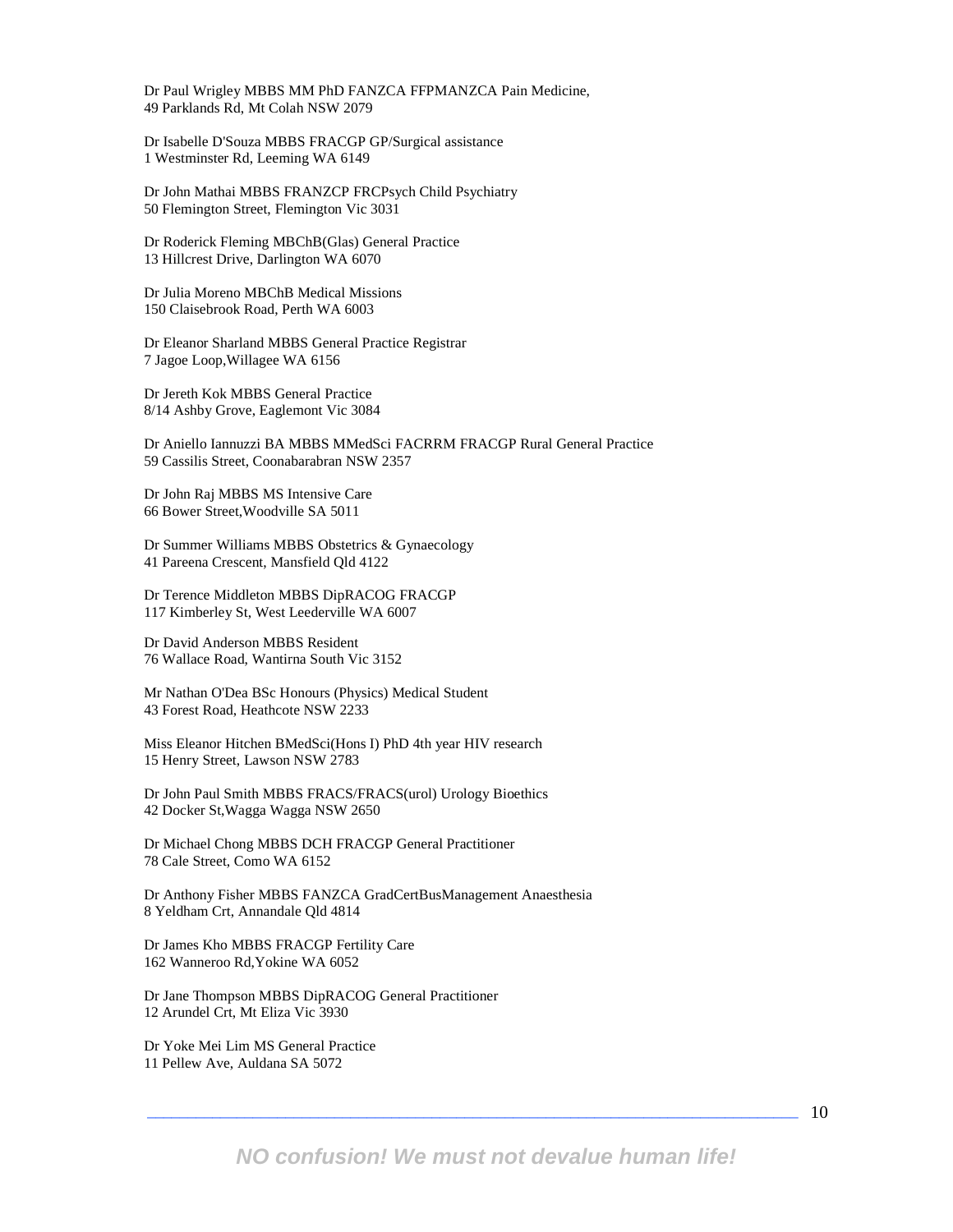Dr Katie Willis MBBS RMO 23 Betts Cl, Killabakh NSW 2429

Dr Robert McWilliam MBBS FRCS A&E 7B Keane Street, Peppermint Grove WA 6011

Dr Phillip Chalmers MBBS FRACP Family & Emergency Medicine 273 Connells Road, Urbenville NSW 2475

Dr Mary Treacy MBBS Palliative Care (Retired) 3/18 Wallumatta Rd, Caringbah NSW 2229

Dr Peter Selvaratnam Ph D(Anatomy) BAppSci(Physiotherapy) Anatomist and Specialist Physiotherapist Suite 8 Level 4, 517 StKilda Rd, Melbourne VIC 3004

Dr Veronica O'Connell FRACGP General Practice, 19 Memorial Ave, Merrylands NSW 2160

Dr Niranjani Harindran MBBS General Practice Hamilton Medical Group, Hamilton VIC 3300

Mrs Jacinta Le Page MBBS BSc lecturer & deferred intern 30 Dresden Street, Heidelberg Heights VIC 3081

Dr Mark Hobart MBBS General Practice 68 McIntyre Rd, Sunshine North VIC 3020

Dr Keith Streatfeild MBBS BSc(Med) FANZCA Anaesthetics 38 Ajax Ave, Maryland NSW 2287

Dr Ben Ansell MBBS DipRACOG Rural Practice 18 Addis Street, Kalgoorlie WA

Dr Yoke Mei Lim MBBS General Practice 11 Pellew Avenue, Auldana SA 5072

Dr Michael Allam MBBS FANZCA medical adviser PO Box 619 Jamison Centre, ACT 2614

#### **Associate Members**

Mrs Vicky Condoluci, MSc Biomedical Engineering U11/60 Mary Street, Unley SA 5061

Mrs Cynthia Daniel, B.Pharm Pharmacist 13 Shaw St, Currie, King Island, Tas 7256

Mrs Suzanne Overel, Registered Nurse/Registered Midwife Nursing & Midwifery 15 Minaji Crt, Karana Downs, Australia Qld

Mrs Sue Platell, Registered Nurse/Midwife Midwifery 18 Quiberon St, Karalee Qld 4306

Mrs Julie James, Teacher, Pregnancy Counselling 66 Franklin Rd,Cherrybrook NSW 2126

Mr Andrew Partington Bachelor of Music DipEd, Teacher 32 Napier Road, Morley WA 6062

Mrs Lisa Spencer BA (psych) Psychologist 47 Arcadia Street, Arcadia Vale NSW 2283

11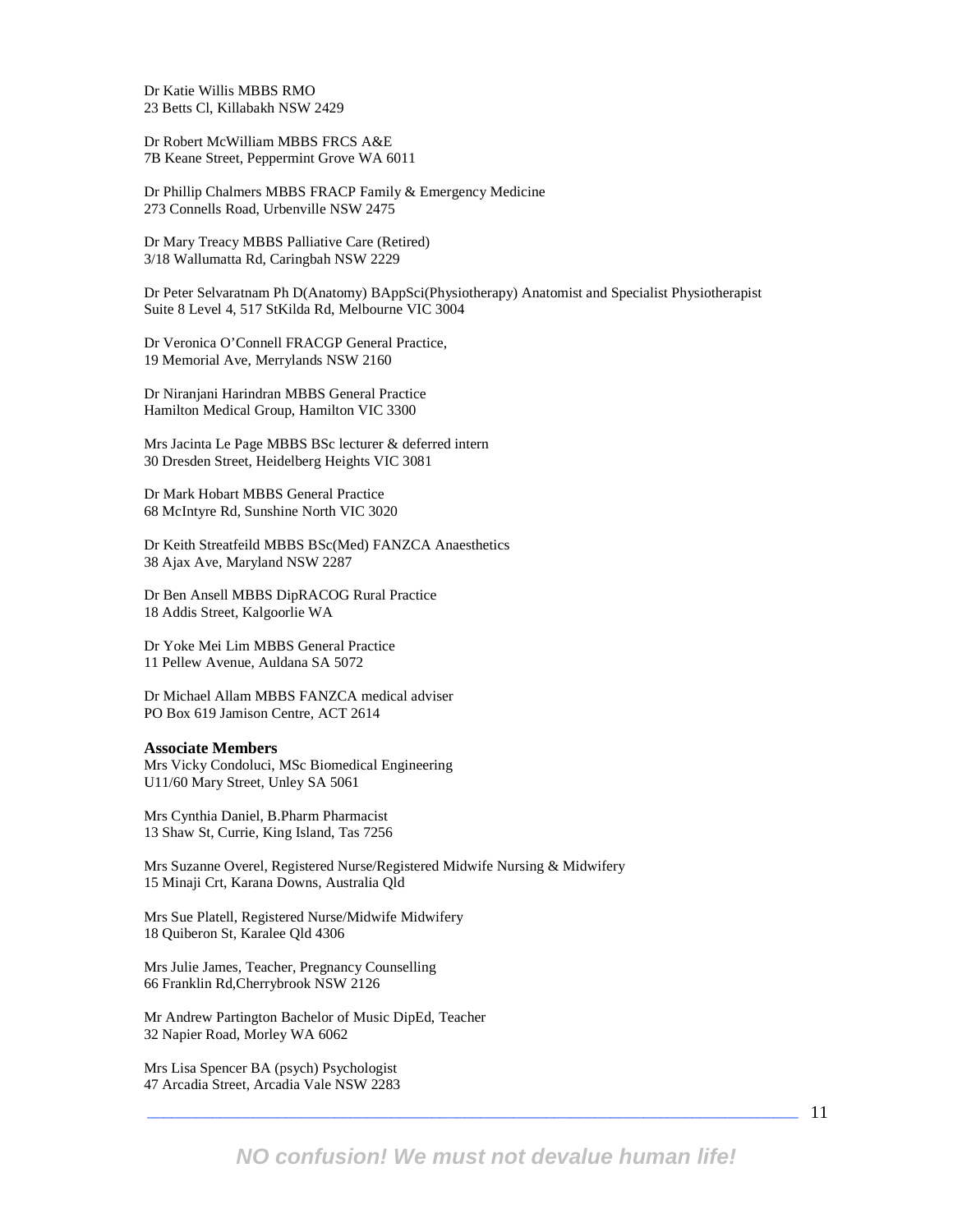Mrs Michelle Wellard Occupational Therapist Paediatrics 12 Copeland St, Lambton NSW 2299

Mrs Cara Williams BOccThy Occupational Therapy PO Box 8124,Cleveland Qld 4163

Bernadette Davies BAppSc Physiotherapy Accredited Billings Ovulation Method Teacher, Reproductive Health 1 Karina Crescent, Holden Hill SA 5088

Miss Thelma Johnson 2/102 Federal Street, Tuart Hill WA 6060

Ms Corinna Aldridge Registered Nurse 16 McLennan St, Scottsdale Tas 7260

Pastor Glenn Anderson 29 Milos Loop, Spearwood WA 6163

Mrs Isabelle Du Plessis Registered Nurse 7 Seagull Dr, Busselton WA 6280

Miss Tanya Shliahov RN Orthopedics 16 Rosewood St, Daisy Hill Qld 4127

Mrs Elizabeth Kinsey MPsych DipAppliedPsych Health Psychology 3 Kanowna Street, Hampton Vic 3188

Dr Jade Chai BDSc Dentistry 17 Karl Court, Bundoora Vic 3083

Mrs Terri Burton Nurse & Midwife & Child Health Nurse, Midwifery Educator 9 Peppermint Place, Morley WA 6062

Mr Arthur Escamilla BCom LLB(Hons) Education 356 Anzac Parade, Kensington NSW 2033

Ms Justine Howard RN BSc(Nursing) DipLaw LLM (Legal Practice) Lawyer (previously Registered Nurse) 16 Bertram Road, Darlington WA 6070

Mr Peter Gilfedder Pharmacist 5 Denise Pl, Hornsby NSW 2077

Mr Mark Westley 332 Westley's Road, Gloucester NSW 2422

Miss Susana de Perea, Teacher 47 Wedgewood Drive, Edgewater WA 6027

Dr Al Donoghue MBChB MBA FRANZCOG FRCOG Obstetrician & Gynaecologist Box 4215, Wanganui NZ

Mr Matt Dunjey Pharmacy Sales Rep, PO Box 7128 Applecross North, WA 6153

Associate Professor Rosalie Hudson RN BAppSci BTheol MTheol PhD nurse consultant/educator in aged care, pastoral care, palliative care & ethics PO Box Northcote, Vic 3070

Mrs Jennifer Madden BPharm MPS MACP AACPA Pharmacy practice, Consultant Pharmacist 29 O'Connor St, Uranquinty NSW 2652